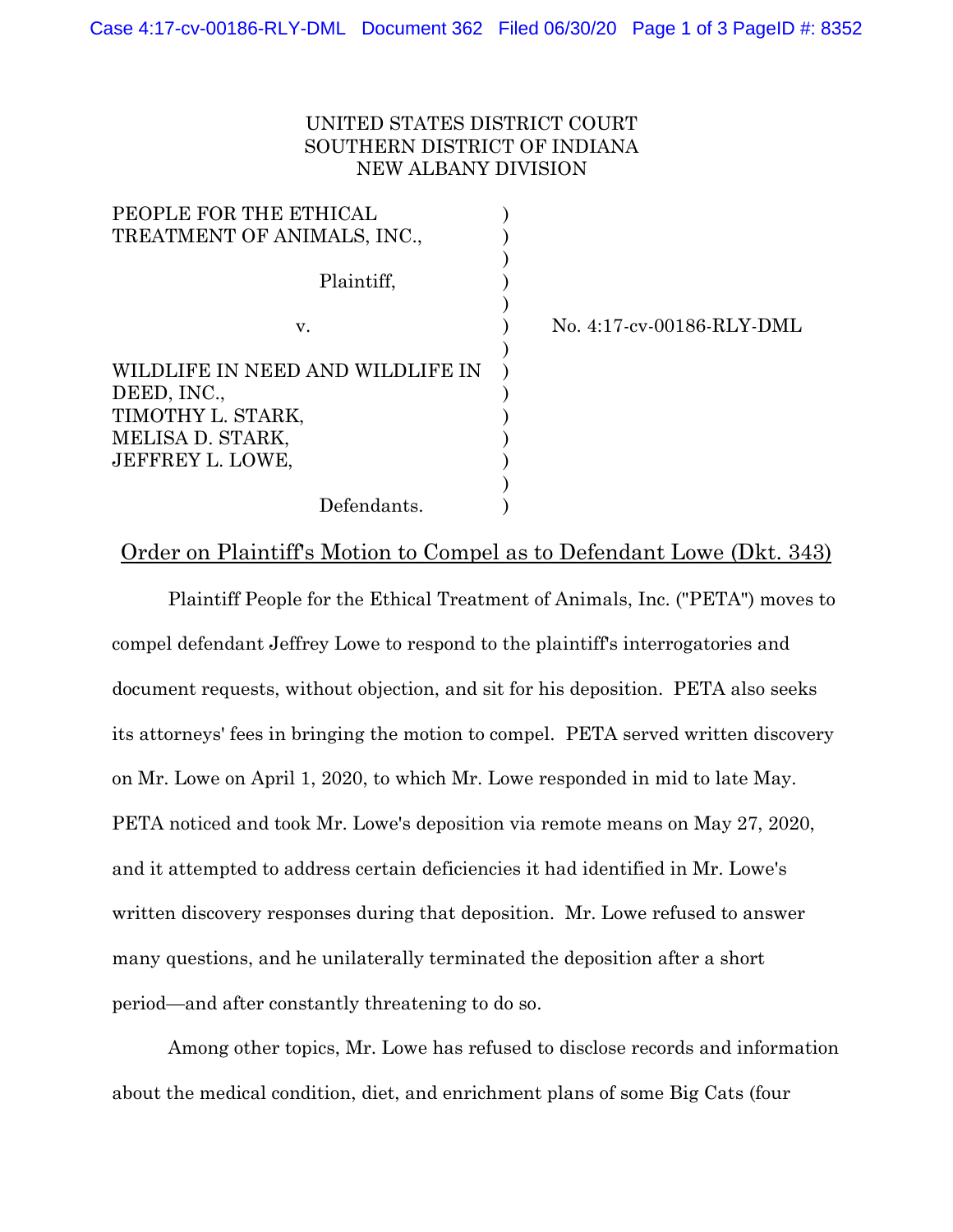lions) defendant Tim Stark physically transferred to Mr. Lowe during the course of this litigation on the grounds that the information is privileged or cannot be disclosed because the Indiana Attorney General told Mr. Lowe to keep such information secret. Neither ground has any merit. Mr. Lowe has also refused to answer questions about the day-to-day care of these Big Cats, including treatment by veterinarian(s) and their identity. Mr. Lowe has refused to answer some questions—questions clearly relevant and material to issues at stake in this litigation—on the grounds that it is none of PETA's "f\*\*\*ing business."

Mr. Lowe did not respond to PETA's motion to compel, and the court cannot conceive of any legitimate basis he could have to refuse to provide the information via written discovery requests and deposition—that PETA has asked him. The court GRANTS PETA's motion (Dkt. 343) to compel in its entirety and ORDERS:

1. Mr. Lowe's objections to PETA's interrogatories and requests for production of documents are OVERRULED. Mr. Lowe is ORDERED to supplement his responses to the interrogatories and requests for production of documents, without any reliance on objections, within 21 days of the entry of this order. He must also produce the requested documents within the 21-day period.

2. Mr. Lowe is ORDERED to sit for another deposition by PETA and answer questions including, without limitation, (a) those regarding any Big Cats transferred between Mr. Lowe and other Defendants in this litigation and (b) those pertaining to the conditions of the Big Cats' confinement from the day they were transferred to Mr. Lowe's facility to the present.

2